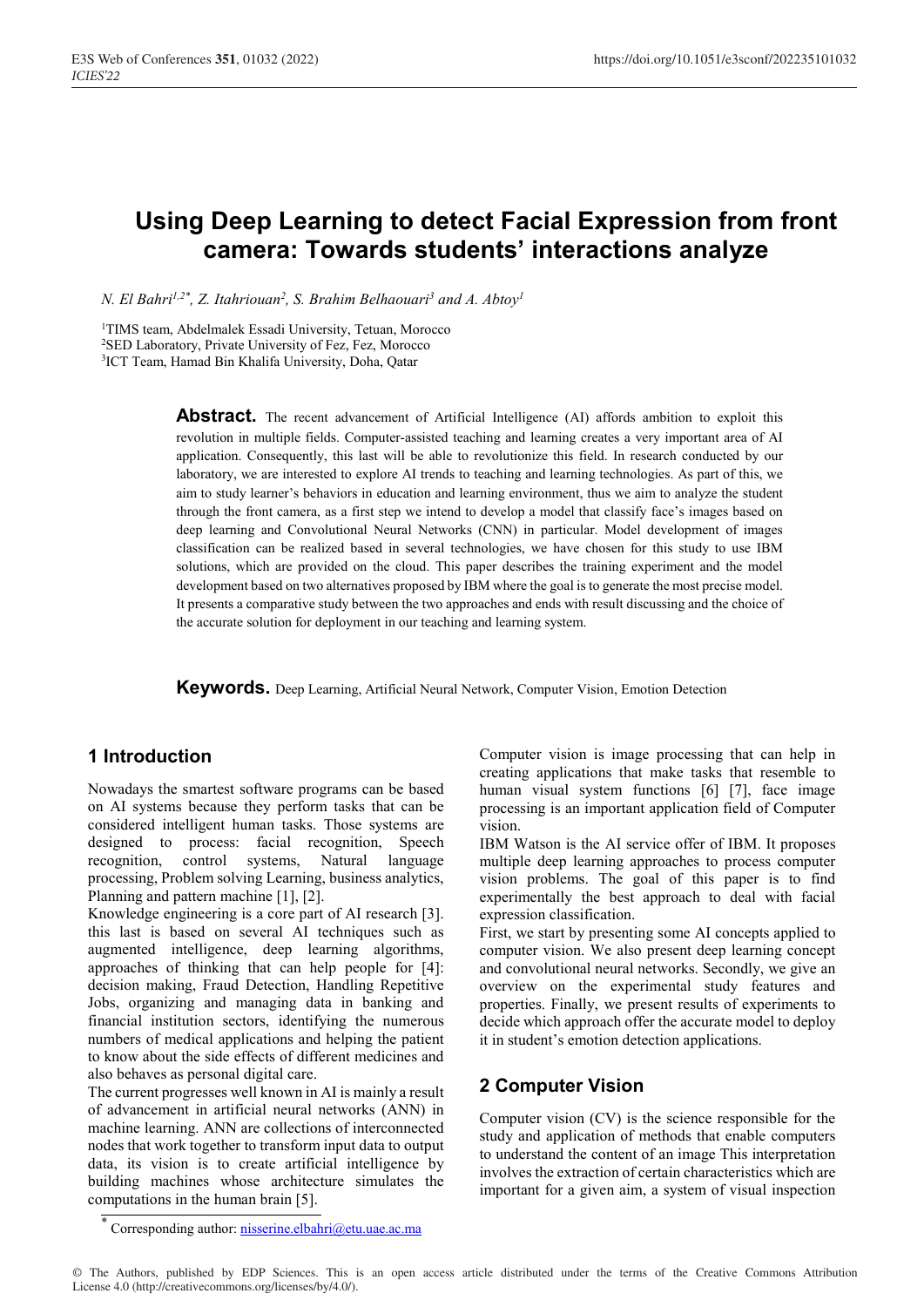requires a data entry (image), normally obtained by sensors, cameras or videos, and further processing these data in order to transform them into the desired information [8].

Neural Networks are typically formed by back propagation (BP) and stochastic gradient descent (SGD) to find weights and biases that reduce the loss function in order to map arbitrary inputs to target outputs as closely as possible [9]. The BP algorithm refers only to the gradient calculation method, while the SGD algorithm is used to perform training using this gradient [10].

Deep Convolutional Neural Networks (CNNs) are a specialized kind of artificial neural networks that use convolution in place of general matrix multiplication in at least one of their layers.[10] The CNNs consist of many layers. Such a feature allows them to compactly represent highly nonlinear and varying functions [11]. CNNs involve many connections, and the architecture is typically comprised of different types of layers, including convolution, pooling and fully connected layers, and realize form of regularization [12].

Computer vision (CV) is the science responsible for the study and application of methods that enable computers to understand the content of an image This interpretation involves the extraction of certain characteristics which are important for a given aim, a system of visual inspection requires a data entry (image), normally obtained by sensors, cameras or videos, and further processing these data in order to transform them into the desired information [8].

Neural Networks are typically formed by back propagation (BP) and stochastic gradient descent (SGD) to find weights and biases that reduce the loss function in order to map arbitrary inputs to target outputs as closely as possible [9]. The BP algorithm refers only to the gradient calculation method, while the SGD algorithm is used to perform training using this gradient [10].

Deep Convolutional Neural Networks (CNNs) are a specialized kind of artificial neural networks that use convolution in place of general matrix multiplication in at least one of their layers.[10] The CNNs consist of many layers. Such a feature allows them to compactly represent highly nonlinear and varying functions [11]. CNNs involve many connections, and the architecture is typically comprised of different types of layers, including convolution, pooling and fully connected layers, and realize form of regularization [12].

# **3 Experiment**

In order to build the most accurate model to identify learner's emotions from his face expression, we have realized two experiments of image classification using IBM Watson. The first one uses IBM Watson Visual Recognition « custom model » as solution 1 and the second uses IBM Watson Studio « Watson Machine Learning model » as solution 2. The purpose is to compare their results with each other, to find out which model gives the best accuracy. We mention that both solutions proposed by IBM are executed as a service on the cloud on graphic processors (GPUs), which simplifies the

realization of the experiments by reserving the necessary performance as needed.

## **3.1 Experiment 1: IBM Watson Visual Recognition**

As a first step, we have created a custom model using IBM Watson visual recognition to classify face expressions from front camera pictures by classifying the face into an emotional state as clearly shown in figure1. The emotional state indicates sadness or happiness and even anger or frustration and also neutral state.



**Fig. 1.** Overview of the process for using Watson Visual Recognition service<sup>[13]</sup>

## *3.1.1. Creating custom model*

We have created customized visual classifiers that go beyond the built-in images' classes configured in Watson Studio Visual Recognition tool. Then we added six positive classes (disappointed, sad, satisfied, concentrated, Angry, and Neutral) as shown in the next figure:



**Fig. 2.** structure of training data for the "Emotions'" custom model

## *3.1.2. Custom model Training*

To train our CNN model, we have used a set of images datasets named "MMA FACIAL EXPRESSION" [14]. The dataset includes thousands of webcam usual facial expressions images, including happiness, sadness, anger, neutrality, disgust, fear and surprise. We divided dataset as follows:

Positive examples collect a set of 500 color images in each class. The dimension of all images is 32x32 where the extension is jpg. All these images have been compressed in a specific archive.

## *3.1.3. Model test*

The test dataset contains images of 32x32 where the extension is jpg. Obviously, images were not used in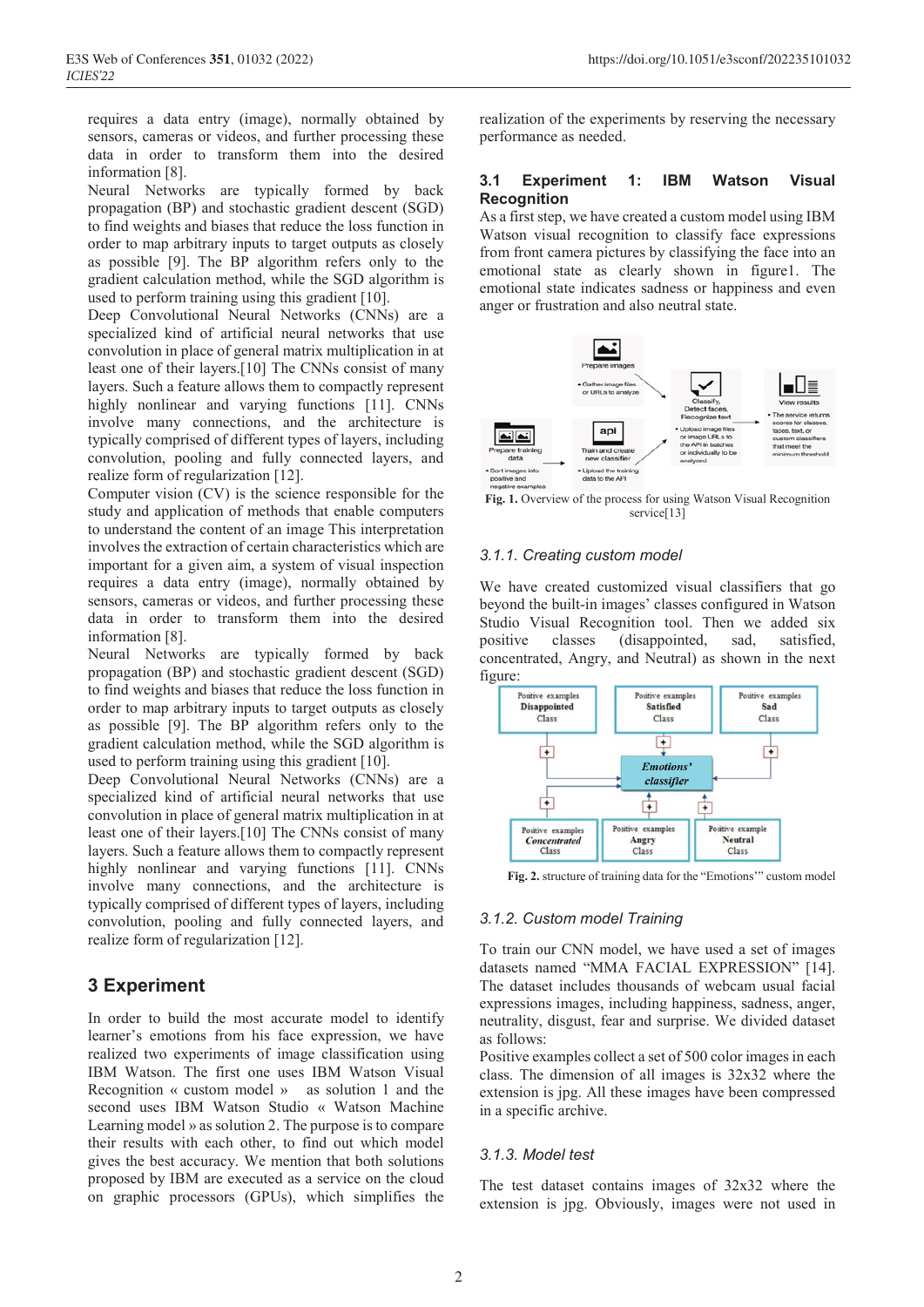training process. Each image of the test dataset already has its corresponding class.

## **3.2 Experiment 2: IBM Watson Studio**

We have used the same classes and their images used in the previous model training to train this model, after the first step of data preparation, the second step is the creation of a Modeler flow including all setting of each layer as shown in the figure 3 and Table1. The next step is the creation of a deep learning experiment that aims to train the model by using experiment builder in Watson Studio with the previous data. Finally, the last step will be the model deployment and the accuracy test for some images in json format or using a web service after its configuration.

## *3.2.1. Deep neural network architecture*

The advantage of the second experiment is that we can customize the architecture of the neural network to use for training. As Neural Networks are built from multiple layer and can be designed in different architectures [15], we have used modeler flow tool to design the Convolutional Neural Network to use in our experiment. Figure 3 shows the Neural Network Modeler Architecture:



**Fig. 3.** Nodes that represent the different layers of a Neural Network that are connected to create a flow

The following table shows all components and configuration of the CNN:

| Image data                      |                                                     | Conv <sub>2d</sub>                                     |          | <b>RelU</b>    | Pool 2d           |                | <b>Dropout</b> | Conv <sub>2d</sub>                                 |              |
|---------------------------------|-----------------------------------------------------|--------------------------------------------------------|----------|----------------|-------------------|----------------|----------------|----------------------------------------------------|--------------|
| Image height                    | 32                                                  | Number of<br>filters                                   | 3        |                | <b>Kernel row</b> | 2              |                | <b>Number of filters</b>                           | 64           |
| Image width                     | 32                                                  | Kernel row &<br>col                                    | 3        | Negative slope | <b>Kernel</b> col | 2              | Probability    | Kernel row & col                                   | 3            |
| <b>Channels</b>                 | 3                                                   | Stride row &<br>col                                    |          |                |                   |                |                | Stride row & col                                   |              |
| <b>Tensor</b><br>Dimensionality | Channels<br>last                                    | <b>Bias</b>                                            | $\theta$ |                | Stride row        | $\overline{2}$ |                | <b>Bias</b>                                        | $\mathbf{0}$ |
| <b>Classes</b>                  | 6                                                   | Weight                                                 |          |                |                   |                |                | Weight constraint                                  | null         |
| Data format                     | Python<br>Pickle                                    | constraint &<br>regularizer                            |          | null           | Stride col        | $\overline{2}$ |                | & regularizer                                      |              |
| <b>Epochs</b>                   | 100                                                 | Weight:<br><b>LR</b> multiplier<br>decay<br>multiplier |          | $\mathbf{0}$   | <b>Pooling</b>    | <b>NAX</b>     | 0,25           | Weight:<br>LR multiplier<br>decay multiplier       |              |
| <b>Batch Size</b>               | Bias:<br>LR multiplier<br>32<br>decay<br>multiplier |                                                        |          |                | function          |                |                | <b>Bias</b> :<br>LR multiplier decay<br>multiplier | п.           |

**Table 1.** Modeler flow CNN configuration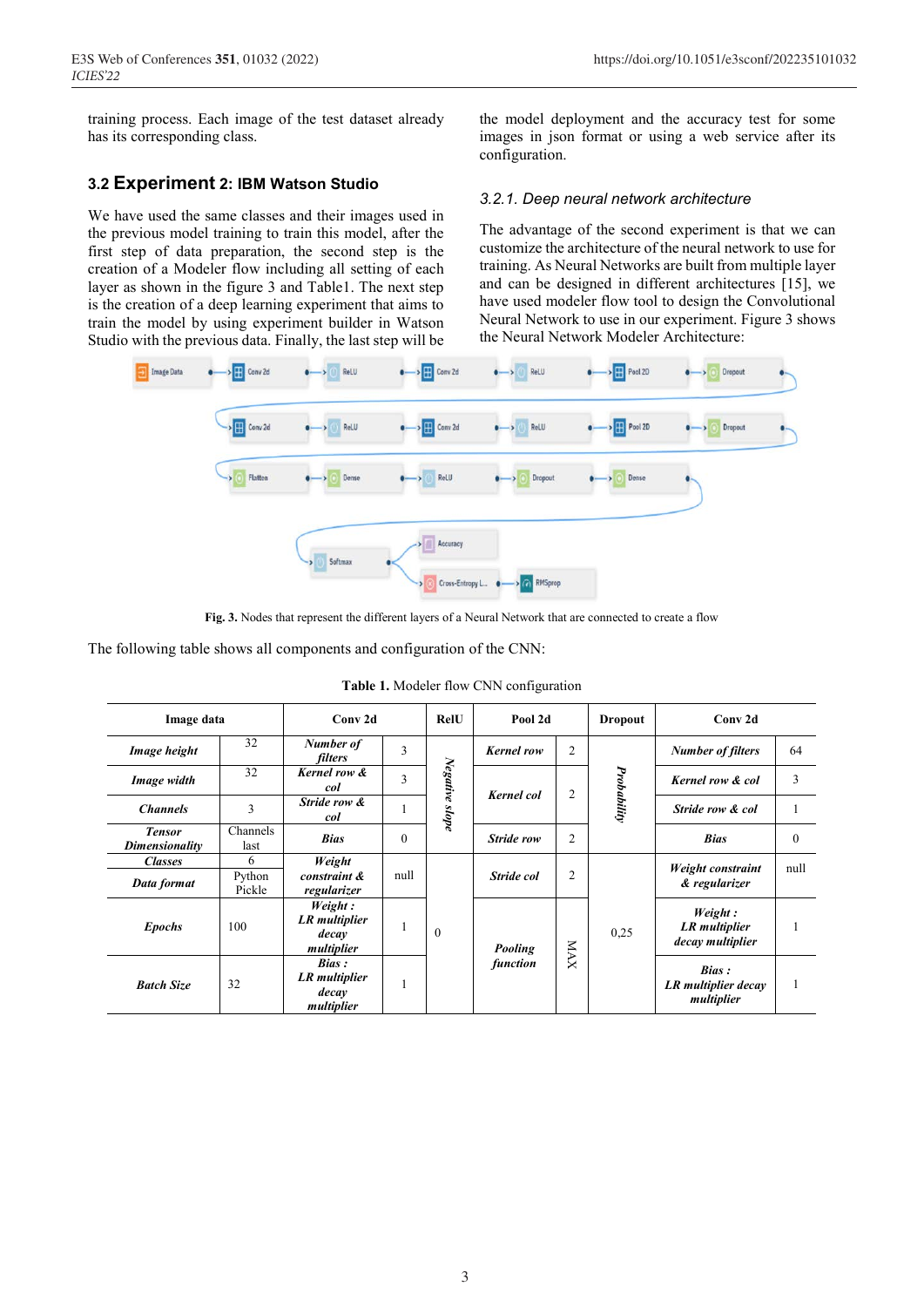| Pool 2d              |                | Dense                                               |                    | <b>Dropout</b> | Dense                                               |                    | Accuracy      |                | Cross-<br><b>Entropy</b><br>Loss | <b>RMSprop</b> |          |
|----------------------|----------------|-----------------------------------------------------|--------------------|----------------|-----------------------------------------------------|--------------------|---------------|----------------|----------------------------------|----------------|----------|
| <b>Kernel</b><br>row | $\overline{2}$ | $\#nodes$                                           | 512                |                | #nodes                                              | 6                  |               |                |                                  |                |          |
| <b>Kernel</b>        | 2              | <b>Initialization</b>                               | Glorot unif<br>orm | Probability    | Initialization                                      | Glorot_unifor<br>m |               | Top            | Loss                             | Learning       |          |
| col                  |                | <b>Bias</b>                                         | $\mathbf{0}$       |                | <b>Bias</b>                                         | $\mathbf{0}$       | Phase         | $\blacksquare$ | weight                           | rate           | Decay    |
| <b>Stride</b><br>row | 2              | Weight<br>constraint &<br>regularizer               | null               |                | Weight constraint &<br>regularizer                  | null               |               |                |                                  |                |          |
| <b>Stride</b><br>col | 2              | Weight:<br><b>LR</b> multiplier<br>decay multiplier |                    | 0,5            | Weight:<br><b>LR</b> multiplier<br>decay multiplier |                    | $\Gamma$ rain |                | 0,3                              | 100000         | 100000'0 |

#### *3.2.2 Monitoring training progress and results*

We can monitor the progress of a training where accuracy is represented in function of iterations (epochs), figure 4 represents accuracy variation during training process:



**Fig. 4.** Learning curve for the accuracy in training process

Precision increases with iterations and it stabilizes near 1 after about 50 epochs. This means that the learning process went well and the predictions made using validation data are excellent.

Another monitoring technic offered by Watson machine learning service is loss monitoring. This tool represents loss rate in function of learning iterations. The following figure shows loss variation during our training process:



**Fig. 5.** loss decrease curve in training process

As shown in previous figure, loss decreases with iterations and it stabilizes near 0 after about 40 epochs.

This parameter confirm that learning process went well and that our model is ready to make accurate predictions.

#### *3.2.3 Deployed model test:*

We have used the same color images with a dimension of 32x32 where the extension is jpg, to test the custom model. To measure efficiency of the model compared to custom model in experiment 1, a specific algorithm has been developed (Details are in the next part).

# **4 Results and discussion**

Both generated models have been implemented as a web service. Comparative tests were based on request sent to the service. The output of prediction tests returns an array of confidence scores for the six classes "Disappointed class / Angry class/ Sad class/Neutral class/Satisfied Class / Concentrated Class". The scores values indicate how well the input matches each class according to generated model. For each test image the class considered as predicted is the class with the highest score with a value near 1 or the class with a higher percentage compared to others. While either the other classes have scores of 0 or a very small number or a low percentage as clearly illustrated in Table 2. The following table show a sample example of 11 test pictures. The table illustrates prediction results made by both models for the same example images:

Corresponding author: nisserine.elbahri@etu.uae.ac.ma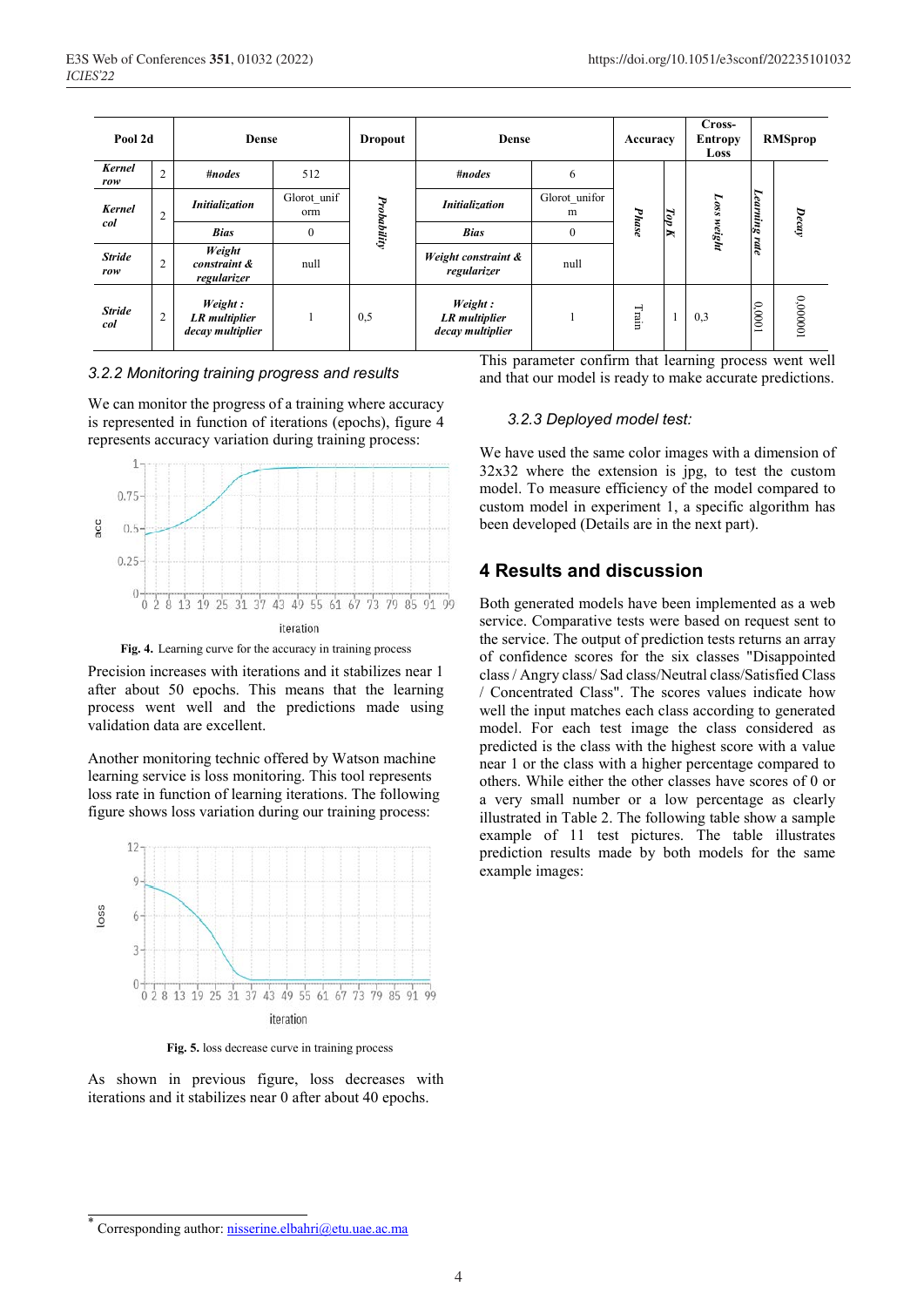| <b>Images</b> | <b>Watson Machine Learning model</b> |            |            |            |            |            |            | <b>Custom model</b> |            |            |            |            |                |
|---------------|--------------------------------------|------------|------------|------------|------------|------------|------------|---------------------|------------|------------|------------|------------|----------------|
|               | <b>SAD</b>                           | <b>ANG</b> | <b>CON</b> | <b>NEU</b> | <b>SAT</b> | <b>DIS</b> | <b>SAD</b> | <b>ANG</b>          | <b>CON</b> | <b>NEU</b> | <b>SAT</b> | <b>DIS</b> | image<br>class |
| image1        | 0.01                                 | 0,02       | 0,13       | 0,01       | 0,82       | 0,01       | 0,07       | 0,03                | 0,11       | 0,02       | 0,72       | 0,05       | <b>SAT</b>     |
| image2        | 0,07                                 | 0,03       | 0,61       | 0,13       | 0,09       | 0,07       | 0.03       | 0.05                | 0,57       | 0,09       | 0,20       | 0,06       | <b>CON</b>     |
| image3        | 0,02                                 | 0,93       | 0,01       | 0.00       | 0,01       | 0,03       | 0,06       | 0,80                | 0,02       | 0,01       | 0.01       | 0,10       | <b>ANG</b>     |
| image4        | 0.03                                 | 0,04       | 0,06       | 0,02       | 0,70       | 0,15       | 0,07       | 0,09                | 0,13       | 0,05       | 0,61       | 0,07       | <b>SAT</b>     |
| image5        | 0,49                                 | 0,12       | 0,03       | 0,05       | 0,01       | 0,30       | 0,52       | 0,14                | 0.03       | 0,70       | 0.04       | 0,20       | <b>SAD</b>     |
| Image6        | 0.03                                 | 0,00       | 0,03       | 0,84       | 0.01       | 0.08       | 0,05       | 0,02                | 0,07       | 0,73       | 0,10       | 0,03       | <b>NEU</b>     |
| image7        | 0,31                                 | 0,16       | 0,04       | 0.08       | 0,01       | 0,40       | 0,17       | 0,28                | 0,07       | 0,06       | 0,02       | 0,40       | <b>DIS</b>     |
| image8        | 0,10                                 | 0,76       | 0,01       | 0,01       | 0,03       | 0,09       | 0,13       | 0,71                | 0,02       | 0,01       | 0,03       | 0,10       | <b>ANG</b>     |
| image9        | 0.68                                 | 0,10       | 0,01       | 0.08       | 0,01       | 0,12       | 0,63       | 0,14                | 0.01       | 0,10       | 0.01       | 0,11       | <b>SAD</b>     |
| image10       | 0,02                                 | 0,03       | 0,80       | 0,13       | 0,01       | 0,01       | 0,03       | 0,05                | 0,78       | 0,09       | 0.05       | 0,00       | <b>CON</b>     |
| Image11       | 0,06                                 | 0,07       | 0,01       | 0.05       | 0,00       | 0,81       | 0.04       | 0,11                | 0,02       | 0,03       | 0.02       | 0,78       | <b>DIS</b>     |

**Table 2.** The image class accuracy for each model

By analysing table 2 we can confirm that also for test after deployment, both models give acceptable results.

To decide which approach is better using an experimental evaluation, we have developed an algorithm that systematically makes this decision. Below the evaluation algorithm steps:

For all images, maximum class probability should be that of the intended class:

*P(C max) =P(C Intended)*

If condition is satisfied, we can go to step 2. Otherwise, we must retry learning process again.

• If a. is true, we calculate two measures:

$$
Precision \; I = \frac{\sum_{i=1}^{n} P_i(C_{max})}{n}
$$

*Where:*

*i: image index n: number of images Pi(C): certainty of prediction for Cass C. Cmax: class with maximum predicted value*

Precision 1 can be considered as an average calculated value to make decision between both proposed approaches. We should calculate this value for every one of the proposed experiments and obviously the best approach is that one with maximum precision value.

Precision 1 is practically a good indicator to make decision, but it does not take under consideration values

for other classes a part correct class with Maximum value. We assume that a good prediction is that which gives maximum value for correct class and a very low value for other classes. To create a measure that take this under consideration, we have defined another measure (Precision 2) which is illustrated in the following expression:

$$
Precision 2 = \frac{\sum_{i=1}^{n} \frac{\sum_{j=1}^{m} P_i(c_{max}) - P_i(c_j))}{m}}{n}
$$
 where  $Cj \neq C$ 

*Where: i: image index j: class index n: number of images Pi(Cj): certainty of prediction for class Cj. Cmax: class with maximum predicted value*

Precision 2 calculates an average value of difference between correct predicted value and predicted values of other incorrect classes. The purpose is that whenever the predicted value for correct class increases and predicted value for incorrect class decreases, the precision increases consequently. Therefore, to decide which model is better based on Precision 2, we must choose that one with maximum value of this measure.

As every precision parameter measures different metrics, both precisions are important to take under consideration for decision making. Table 3 represents results obtained by calculating Precision 1 and Precision 2.